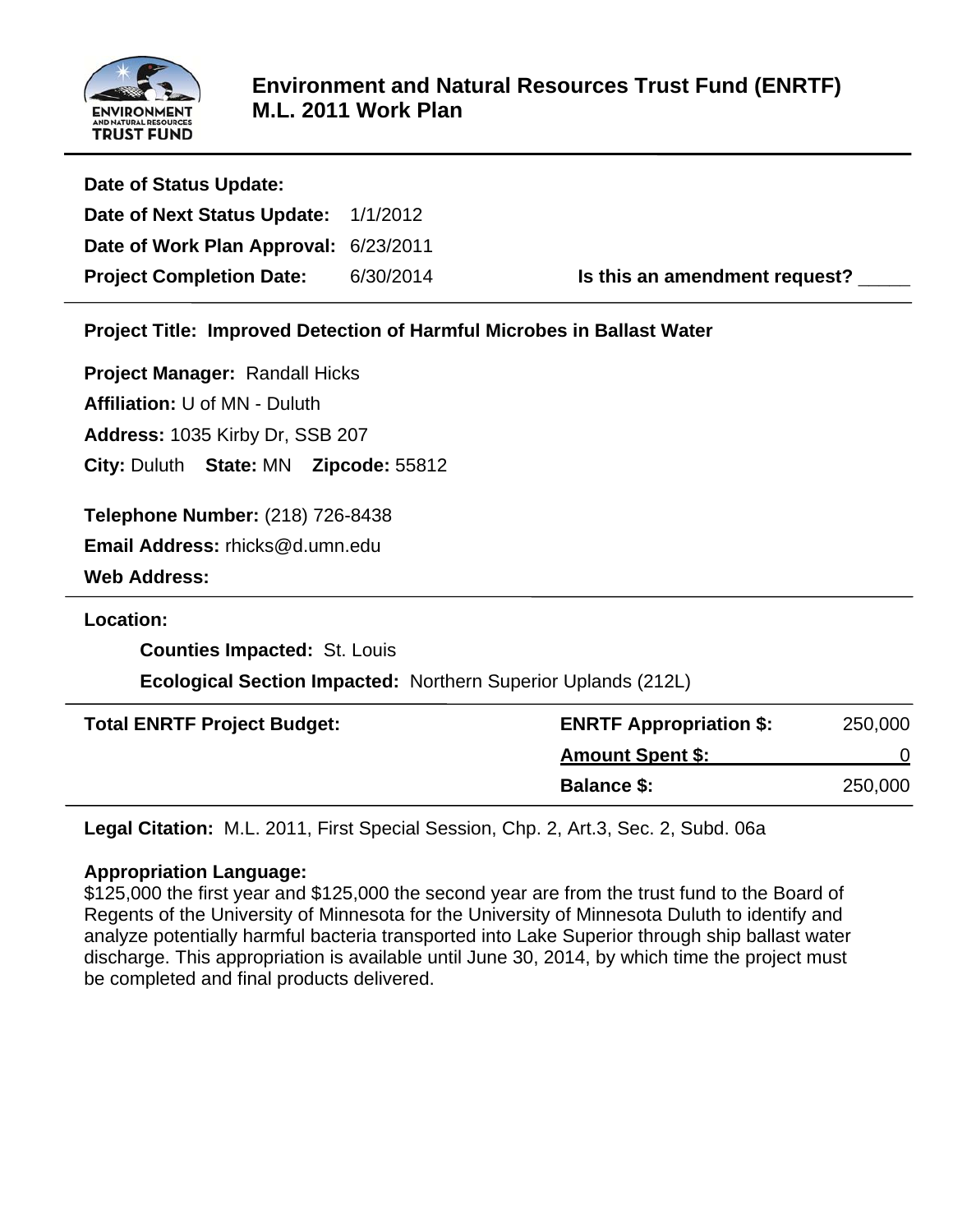**I. PROJECT TITLE:** Improved Detection of Harmful Microbes in Ballast Water

# **II. PROJECT SUMMARY:**

While the Great Lakes face many threats, the presence of invasive species threatens not only Lake Superior but also Minnesota's people and coastal economies. The transport of organisms in the ballast water of ships is of global concern. The appearance of the fish virus VHS in the Great Lakes and the recent discovery of its DNA in parts of Lake Superior have led many to recognize that some microbes transported in the ballast water of commercial ships may be harmful invasive species, just like invasive species of plants and animals that threaten our natural resources. Our team will examine freshwater ('Lakers') and ocean-going ('Salties') commercial ships to identify harmful bacteria that are being transported in ballast water and discharged into Lake Superior. We will use state-of-the-art DNA sequencing techniques to identify harmful bacteria we should be most concerned about. The methods employed have the potential to detect rare microbes before they become common inhabitants in Lake Superior and nearby watersheds. Lastly, we will rank the most potentially harmful bacteria transported to the Duluth-Superior Harbor in the ballast water of commercial ships, which should be useful for developing guidelines for the microbiological safety of ballast water in the future.

# **III. PROJECT STATUS UPDATES:**

**Project Status as of** *January 2012*:

**Project Status as of** *July 2012*:

**Project Status as of** *January 2013:*

**Project Status as of** *July 2013*:

# **IV. PROJECT ACTIVITIES AND OUTCOMES:**

**ACTIVITY 1:** Collect Ballast Water from Commercial Ships and Extract DNA

## **Description:**

Large volumes of ballast water will be collected from up to 10 commercial vessels in the Duluth-Superior harbor throughout the summers 2011 and 2012 as sampling opportunities arise with the Minnesota Pollution Control Agency (MPCA). Typically, ballast water samples will be collected by siphoning water using polyethylene tubing from a ballast tank, through a sounding tube off the side of the ship to the dock where it is captured. Ballasting history of the ballast water tanks will also be obtained through personnel interviews and access to ballast log records as determined by the ship officer present at the time of sampling. Each ballast water sample will be filtered onto a large Durapore membrane filter to concentrate bacterial cells. A portion of each membrane filter will be used to prepare DNA for sequence analysis of 16S rDNA and for the development of bacterial fosmid libraries. Total DNA will be extracted using MoBio PowerSoil® DNA extraction kits, eluted in nuclease-free water and then frozen (-80°C) until used for sequencing and constructing fosmid libraries.

## **Summary Budget Information for Activity 1: ENRTF Budget: \$ 37,874**

**Amount Spent: \$ 0 Balance: \$ 37,874**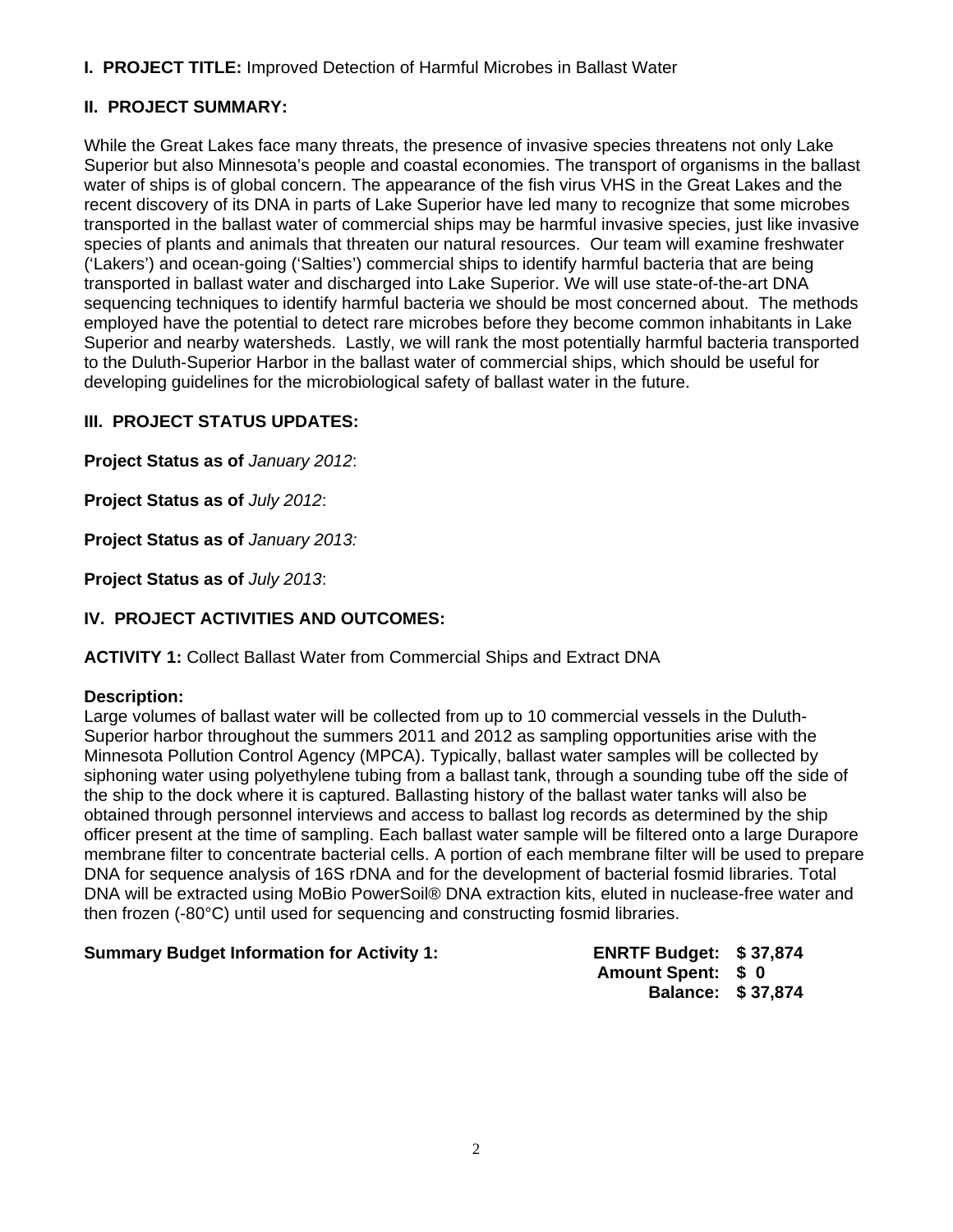# **Activity Completion Date: November 2012**

| <b>Outcome</b>                                                                                    | <b>Completion</b>        | <b>Budget</b>        |
|---------------------------------------------------------------------------------------------------|--------------------------|----------------------|
|                                                                                                   | <b>Date</b>              |                      |
| 1. Collect ballast water from up to 10 commercial ships and<br>establish ballast water collection | October 2012             | $\frac{1}{2}$ 18,790 |
| 2. Extract microbial community DNA from water samples and                                         | November 2012   \$19,084 |                      |
| develop a repository of purified microbial DNA from ballast water                                 |                          |                      |

# **ACTIVITY 2:** Sequence Bacterial Genes Found in Ship Ballast Water

## **Description:**

Once extracted, DNA corresponding to the V5 and V6 hypervariable regions of the full-length 16S rDNA gene will be amplified by PCR using primers. The amplicons from multiple samples will be pooled together and the multiplexed amplicons will be sequenced on an Illumina/Solexa Sequencer at the National Center for Genomic Research (NCGR) in Santa Fe, New Mexico. In addition to phylogenetic information from 16S rDNA, our metagenomic analyses will also examine the functionality of microbial communities (i.e., genes conferring resistance to antibiotics and heavy metals) in up to ten samples of ship ballast water. To do this, we will send a portion of the extracted DNA samples (as described above) to the Clemson University Genome Institute for the construction of functional gene libraries. Library clones will be picked into 384 well microplates using a Qbot colony-picking robot. Functionally active fosmid clones will be sequenced at the Biomedical Genomics Center at the University of Minnesota and screened by the graduate student for functionally active genes involved in resistance to antibiotics and heavy metals.

## **Summary Budget Information for Activity 2: ENRTF Budget: \$ 109,103**

**Amount Spent: \$ 0 Balance: \$ 109,103** 

# **Activity Completion Date: April 2013**

| <b>Outcome</b>                                                    | <b>Completion</b> | <b>Budget</b>          |
|-------------------------------------------------------------------|-------------------|------------------------|
|                                                                   | <b>Date</b>       |                        |
| 1. Sequence bacterial 16S rRNA gene using the Illumina system     | <b>April 2013</b> | \$68,869               |
| and create a sequence database for ballast water bacteria         |                   |                        |
| 2. Construct fosmid libraries of function genes to detect harmful | <b>April 2013</b> | $\frac{1}{2}$ \$40,234 |
| genes and processes                                               |                   |                        |

**ACTIVITY 3:** Analyze Gene Sequences of Bacteria Found in Ships' Ballast Water

## **Description:**

The 16S rDNA sequence data obtained will be compared to V5 and V6 region reference databases and the taxonomic classification of 16S rDNA PCR products will be assigned using reference databases and taxonomic classification tools and software. The taxonomic signature of microorganisms in each sample will be compared within and across samples and statistically analyzed. The resulting relationships that are identified will be tested by constructing bootstrapped phylogenetic trees. Comparisons of bacterial constituents in the ballast waters will be determined by examining the numbers and types of phyla (or operational taxonomic units) in each sample. When completed, these analyses will give us a comprehensive picture of the bacterial structure of ballast water. Additional analysis will be done to examine the fosmid libraries for functionally active genes that are involved in the resistance to antibiotics and heavy metals. Sequence data from functionally active fosmid clones will be assembled into contigs, and analyzed by Blast and IMG-ACT software and websites. The DNA sequences in these fosmid clones will be annotated (identified) by the graduate student and postdoctoral associate and submitted to the IMG-ACT database.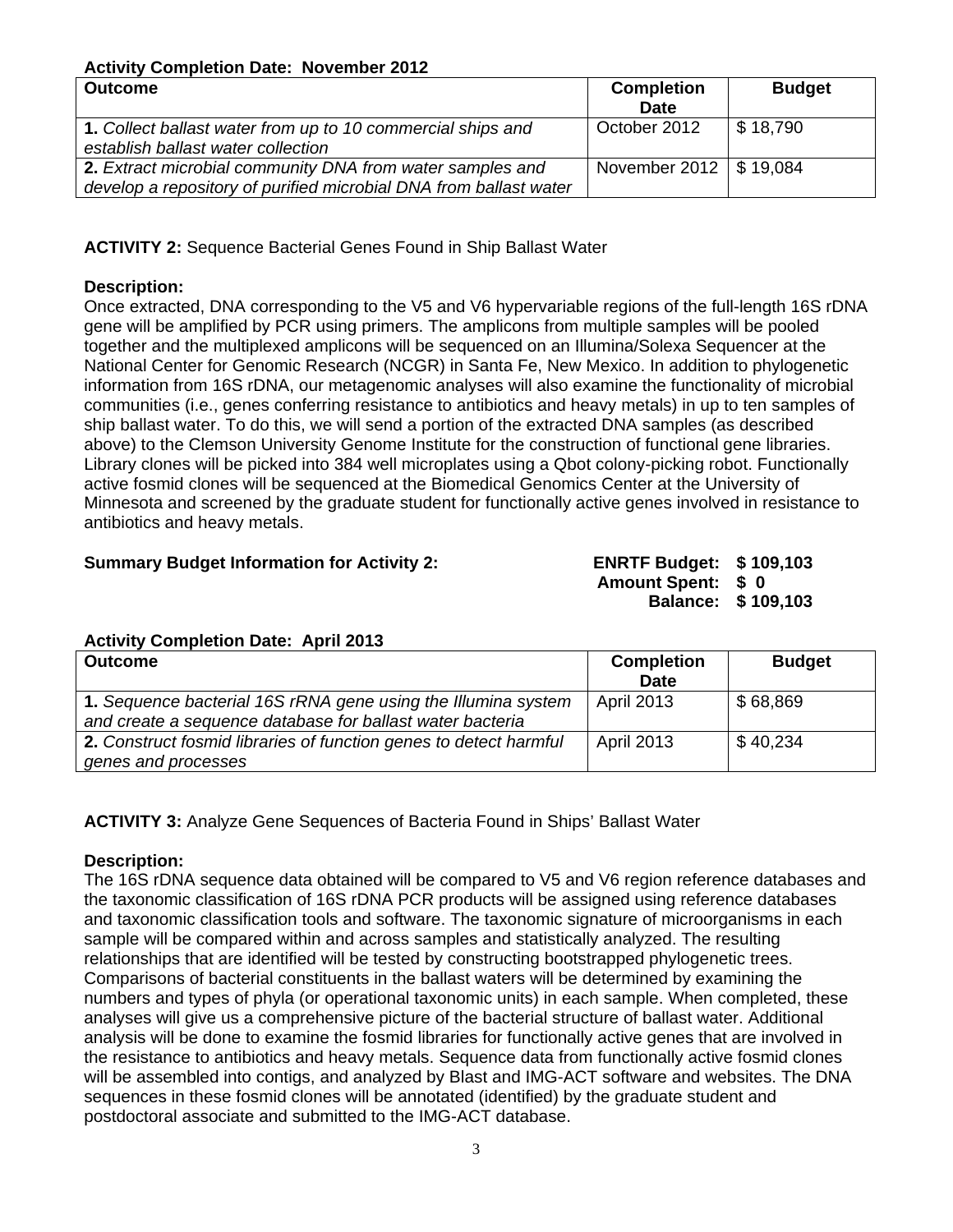| <b>ENRTF Budget:</b> | \$103,023 |
|----------------------|-----------|
| <b>Amount Spent:</b> | S O       |
| <b>Balance:</b>      | \$103,023 |

#### **Activity Completion Date: June 2013**

| <b>Outcome</b>                                                  | <b>Completion</b> | <b>Budget</b> |
|-----------------------------------------------------------------|-------------------|---------------|
|                                                                 | <b>Date</b>       |               |
| 1. Analyze 16S rDNA sequences and construct phylogenetic        | June 2013         | \$70,439      |
| trees to identify and rank the most common and the potentially  |                   |               |
| harmful bacteria in ballast water                               |                   |               |
| 2. Annotate genes in fosmid libraries to identify harmful genes | June 2013         | \$32,584      |
| and processes                                                   |                   |               |

**Activity Status as of** *January 2012*:

**Activity Status as of** *July 2012:*

**Activity Status as of** *January 2013*

**Activity Status as of** *July 2013:*

**Final Report Summary:**

#### **V. DISSEMINATION:**

#### **Description:**

Our research results will be disseminated to several target audiences. First, we will periodically present and discuss the results of our investigation with our collaborators at the Minnesota Pollution Control Agency. We also intend to present our research results to our scientific peers at national and international scientific meetings, and develop manuscripts for scientific publications. We will upload the metagenomic data into national databases (e.g., Genbank and IMG-ACT) for searching and retrieval by researchers, regulatory agencies, and the public to better understand the diversity of microbes in ballast water. In addition, there are other target audiences we wish to reach; ship owners and agents, port authorities and other organizations such as the Great Lakes Maritime Task Force and the Great Lakes Maritime Research Institute. Data and results from our testing will be distributed (by email or personal visits) to dock owners, the Duluth Seaway Port Authority, and the Great Lakes Maritime Research Institute. We expect these existing networks will in turn disseminate information about this issue and our activities to other areas of the great lakes. At the discretion of Minnesota Pollution Control Agency, we will help disseminate information about this project to legislators and citizens.

**Status as of** *January 2012:*

**Status as of** *July 2012:*

**Status as of** *January 2013:*

**Status as of** *July 2013:*

**Final Report Summary:**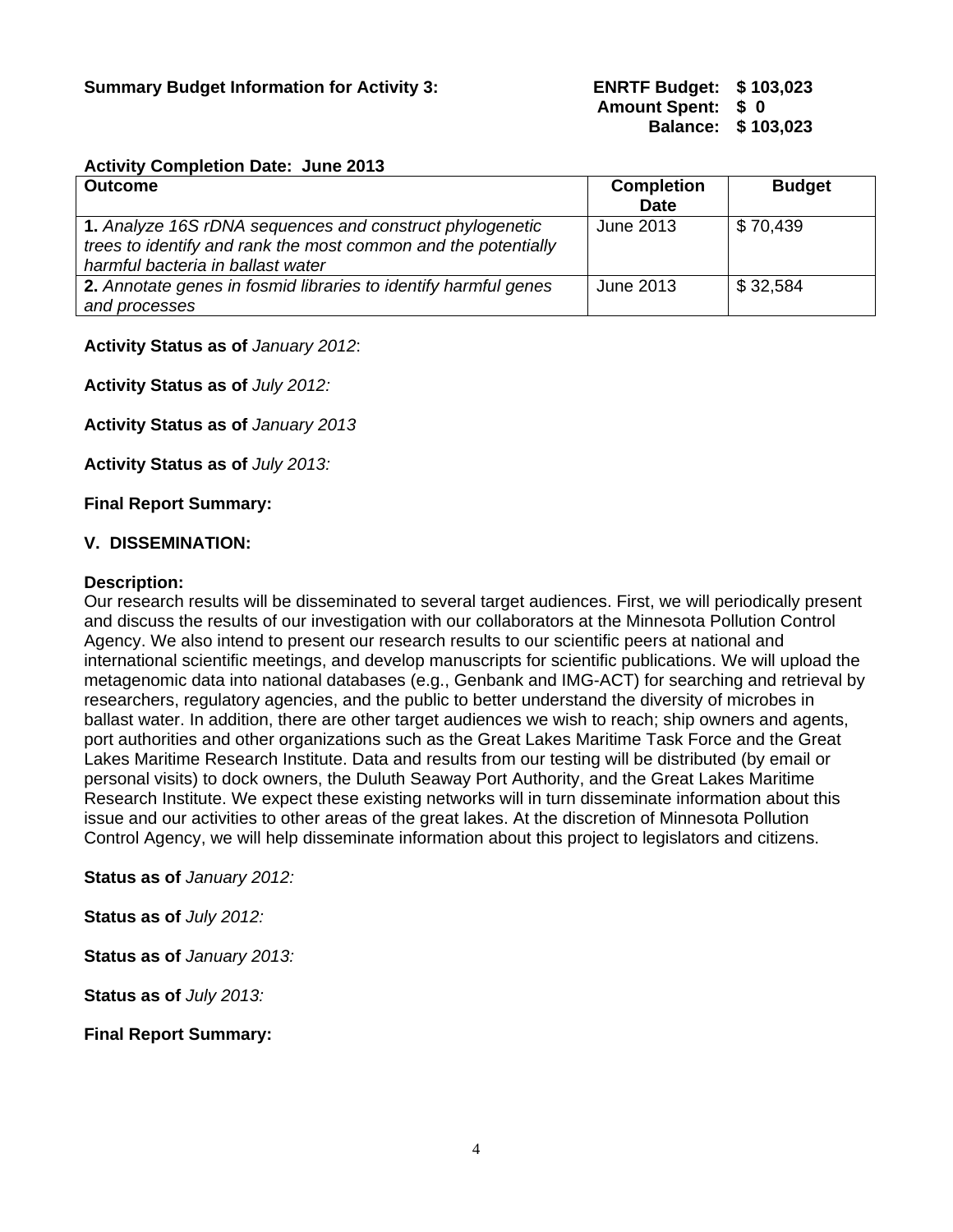# **VI. PROJECT BUDGET SUMMARY:**

#### **A. ENRTF Budget:**

| <b>Budget Category</b>                                | \$ Amount                | <b>Explanation</b>                                                                                                                                                                                                                                                                                                                                                                                                                                                                                                                                                                                                                  |
|-------------------------------------------------------|--------------------------|-------------------------------------------------------------------------------------------------------------------------------------------------------------------------------------------------------------------------------------------------------------------------------------------------------------------------------------------------------------------------------------------------------------------------------------------------------------------------------------------------------------------------------------------------------------------------------------------------------------------------------------|
| Personnel:                                            | \$200,445                | One month of summer salary is requested each<br>year for Dr. Hicks (8% FTE), who will participate in<br>all aspects of this project and oversee the activities<br>of the postdoctoral associate and graduate<br>research assistant. No salary is requested for Dr<br>Sadowsky.<br>Salary is requested for Dr. Andrew Reed (100%<br>FTE), a postdoctoral associate, who will be<br>responsible for collecting ballast water samples,<br>extracting DNA and preparing samples for gene<br>sequence determinations, analysis of the 16S rDNA<br>and fosmid library DNA sequence results, and help<br>writing reports and publications. |
|                                                       |                          | Salary is also requested for a graduate research<br>assistant (33% FTE), who will work with the<br>postdoctoral associate on all aspects of the project<br>and develop a thesis on functional genes that are<br>identified in the fosmid libraries.                                                                                                                                                                                                                                                                                                                                                                                 |
| Professional/Technical                                | $\mathfrak{S}$           |                                                                                                                                                                                                                                                                                                                                                                                                                                                                                                                                                                                                                                     |
| Contracts:                                            |                          |                                                                                                                                                                                                                                                                                                                                                                                                                                                                                                                                                                                                                                     |
| <b>Service Contracts</b><br>Equipment/Tools/Supplies: | \$<br>\$48,055           | Supply funds are requested for collecting and<br>extracting DNA from ballast and harbor water<br>samples, expendable laboratory materials, and<br>purchasing a meter to measure water DO and<br>conductivity. The majority of supply funds are<br>required for Illumina sequencing of DNA from<br>ballast water samples, and constructing and<br>analysis of the fosmid libraries. Other funds are<br>requested to disseminate the project results in<br>scientific journals and other publications.                                                                                                                                |
| Capital Equipment over \$3,500:                       | \$                       |                                                                                                                                                                                                                                                                                                                                                                                                                                                                                                                                                                                                                                     |
| Fee Title Acquisition:                                | $\frac{1}{2}$            |                                                                                                                                                                                                                                                                                                                                                                                                                                                                                                                                                                                                                                     |
| <b>Easement Acquisition:</b>                          | $\overline{\$}$          |                                                                                                                                                                                                                                                                                                                                                                                                                                                                                                                                                                                                                                     |
| Professional Services for Acq:                        | \$                       |                                                                                                                                                                                                                                                                                                                                                                                                                                                                                                                                                                                                                                     |
| Printing:                                             | $\overline{\mathcal{S}}$ |                                                                                                                                                                                                                                                                                                                                                                                                                                                                                                                                                                                                                                     |
| Travel Expenses in MN:                                | $\sqrt{$1,500}$          | Travel funds are requested to collect ballast water<br>samples and for travel (including lodging and<br>meals) between Dr. Hicks' and Dr. Sadowsky's<br>laboratories in Duluth and St. Paul, respectively.                                                                                                                                                                                                                                                                                                                                                                                                                          |
| Other:                                                | \$                       |                                                                                                                                                                                                                                                                                                                                                                                                                                                                                                                                                                                                                                     |
| TOTAL ENRTF BUDGET: \$250,000                         |                          |                                                                                                                                                                                                                                                                                                                                                                                                                                                                                                                                                                                                                                     |

**Explanation of Use of Classified Staff:** N/A

**Explanation of Capital Expenditures Greater Than \$3,500:** N/A

**Number of Full-time Equivalent (FTE) funded with this ENRTF appropriation: 1.41**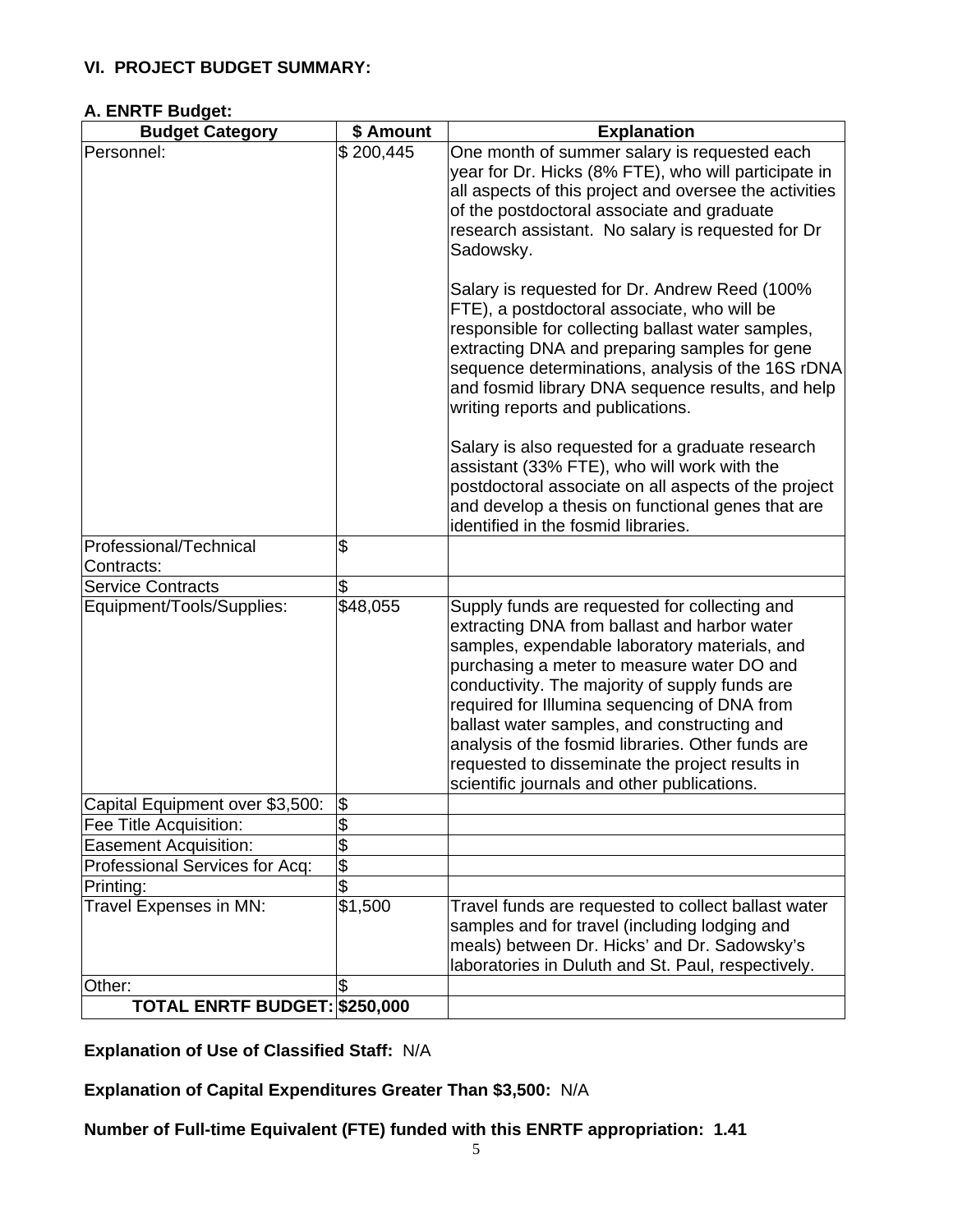## **B. Other Funds:**

| <b>Source of Funds</b>         | \$ Amount<br><b>Proposed</b> | \$ Amount<br><b>Spent</b> | Use of Other Funds |
|--------------------------------|------------------------------|---------------------------|--------------------|
| <b>Non-state</b>               |                              |                           |                    |
|                                |                              |                           |                    |
| <b>State</b>                   |                              |                           |                    |
| <b>UMD Biology Department</b>  | \$13,613                     |                           | Dr. Hicks salary   |
| <b>TOTAL OTHER FUNDS:   \$</b> |                              |                           |                    |

# **VII. PROJECT STRATEGY:**

# **A. Project Partners:**

John Thomas and Jeff Stollenwerk, Minnesota Pollution Control Agency. These partners will not receive ENRTF funds from this appropriation.

# **B. Project Impact and Long-term Strategy:**

While the Great Lakes face many threats, the presence of invasive species threatens not only Lake Superior but also Minnesota's people and coastal economies. The transport of organisms in the ballast water of ships is of global concern. Over 182 species of non-indigenous algae, invertebrates, fish, and plants have been identified in the Great Lakes, and it has been estimated that 65% of those species were introduced by the discharge of ballast water from ships. The appearance of the fish virus VHS in the Great Lakes and the recent discovery of its DNA in parts of Lake Superior have led many to recognize that some microbes may be harmful invasive species, just like invasive species of plants and animals that threaten our natural resources. The ballast water of ships can be a vector for the global transport of aquatic microorganisms. Ship-mediated transport of bacteria is of particular concern due to their abundance, potential pathogenicity, and the ability of some bacterial species to form resting stages. In 2005, more than 5 billion gallons of ballast water was discharged into the Duluth-Superior harbor, the largest volume discharged in any harbor within the Great Lakes. This fact makes early detection of ballast-water derived invasive microbes an extremely important goal. Some of the bacteria being released into Lake Superior may cause ecological damage, impact local coastal economies, and even threaten human and aquatic animal health in other inland lakes in Minnesota. Yet, very little is known about the types of bacteria that are being transported by ships into Lake Superior, and their potential for causing irreparable harm.

## **C. Spending History:**

| <b>Funding Source</b>              | <b>FY 2010</b> | FY 2011  |
|------------------------------------|----------------|----------|
| <b>Great Lakes Protection Fund</b> | \$58,952       | \$89,322 |
| grant (through Northeast-          |                |          |
| Midwest Institute)                 |                |          |

## **VIII. ACQUISITION/RESTORATION LIST:** N/A

**IX. MAP(S):** N/A

## **X. RESEARCH ADDENDUM:** See Research Addendum

## **XI. REPORTING REQUIREMENTS:**

**Periodic work plan status update reports will be submitted not later than January 2012, July 2012, January 2013, and July 2013. A final report and associated products will be submitted between June 30 and August 1, 2013 as requested by the LCCMR.**